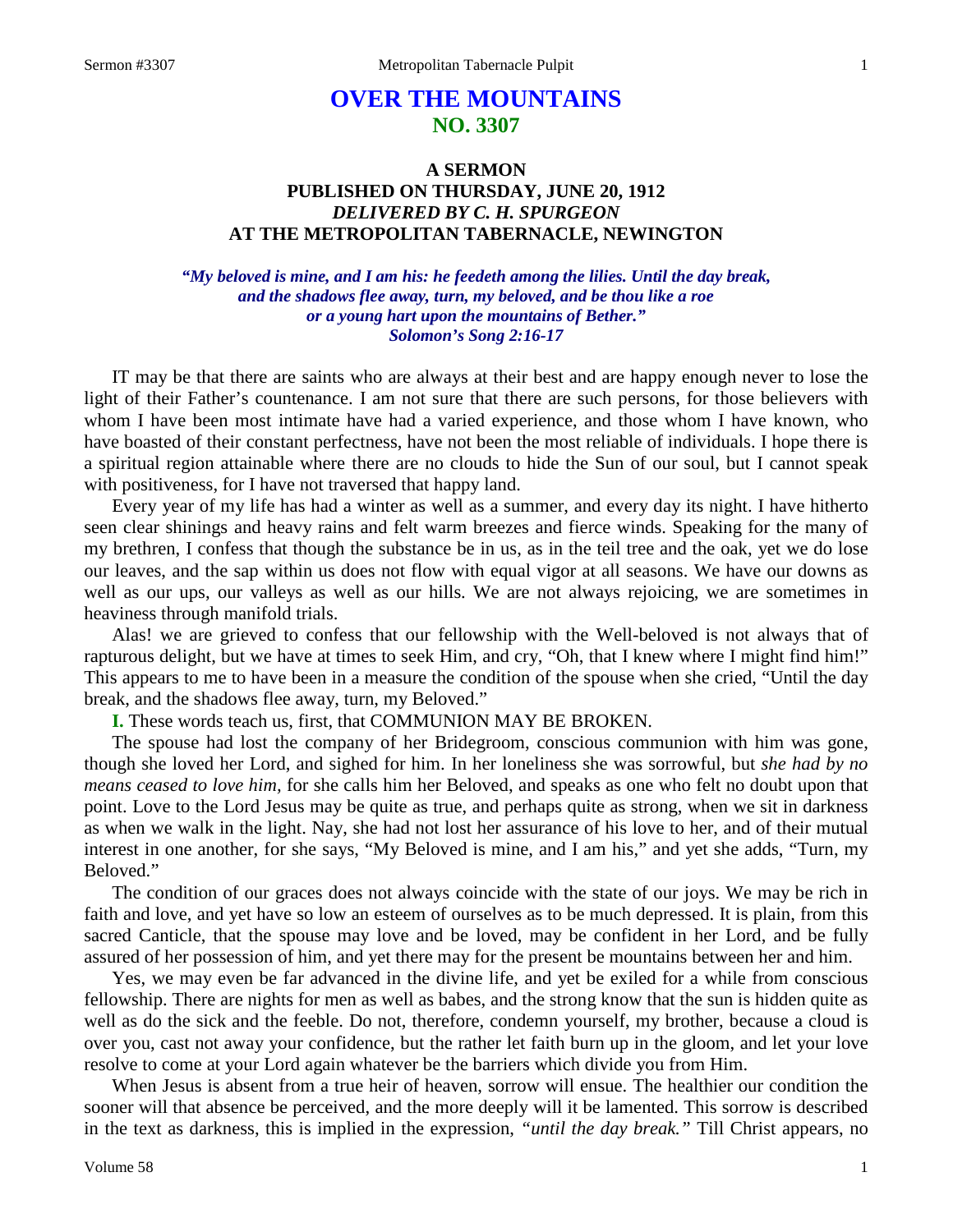day has dawned for us. We dwell in midnight darkness, the stars of the promises and the moon of experience yield no light of comfort till our Lord, like the sun, arises and ends the night. We must have Christ with us or we are benighted, we grope like blind men for the wall, and wander in dismay.

The spouse also speaks of shadows. "Until the day break, *and the shadows flee away."* Shadows are multiplied by the departure of the sun, and these are apt to distress the timid. We are not afraid of real enemies when Jesus is with us, but when we miss Him, we tremble at a shade. How sweet is that song, "Yea, though I walk through the valley of the shadow of death, I will fear no evil: for thou art with me; thy rod and thy staff they comfort me"! But we change, our note when midnight is now come, and Jesus is not with us, then we people the night with terrors, specters, demons, hobgoblins, and things that never existed save in fancy, are apt to swarm about us, and we are in fear where no fear is.

The spouse's worst trouble was that *the back of her Beloved was turned to her,* and so she cried, "Turn, my Beloved." When his face is towards her, she suns herself in his love, butt if the light of his countenance is withdrawn, she is sorely troubled. Our Lord turns His face from His people though He never turns His heart from His people. He may even close His eyes in sleep when the vessel is tossed by the tempest, but His heart is awake all the while. Still, it is pain enough to have grieved Him in any degree, it cuts us to the quick to think that we have wounded His tender heart. He is jealous, but never without cause. If He turns His back upon us for a while, there is doubtless a more than sufficient reason. He would not walk contrary to us if we had not walked contrary to Him.

Ah, it is sad work this! The presence of the Lord makes this life the preface to the life celestial, but His absence leaves us pining and fainting, neither doth any comfort remain in the land of our banishment. The Scriptures and the ordinances, private devotion and public worship are all as sundials most excellent when the sun shines, but of small avail in the dark. O, Lord Jesus, nothing can compensate us for Thy loss! Draw near to Thy beloved yet again, for without Thee our night will never end.

> *"See! I repent, and vex my soul, That I should leave Thee so! Where will those vile affections roll That let my Savior go?"*

When communion with Christ is broken, in all true hearts *there is a strong desire to win it back again*. The man who has known the joy of communion with Christ, if he loses it, will never be content until it is restored. Hast thou ever entertained the Prince Emmanuel? Is He gone elsewhere? Thy chamber will be dreary till He comes back again. "Give me Christ, or else I die," is the cry of every spirit that has lost the dear companionship of Jesus. We do not part with such heavenly delights without many a pang.

It is not with us a matter of "maybe He will return, and we hope He will," but it must be, or we faint and die. We cannot live without Him, and this is a cheering sign, for the soul that cannot live without Him shall not live without Him, He comes speedily where life and death hang on His coming. If you must have Christ, you shall have Him. This is just how the matter stands, we must drink of this well or die of thirst, we must feed upon Jesus or our spirit will famish.

**II.** We will now advance a step, and say that, when communion with Christ is broken, THERE ARE GREAT DIFFICULTIES IN THEWAY OF ITS RENEWAL.

It is much easier to go downhill than to climb to the same height again. It is far easier to lose joy in God than to find the lost jewel. The spouse speaks of "mountains" dividing her from her Beloved, she means that *the difficulties were great*. They were not little hills, but mountains, that closed up her way. Mountains of remembered sin, Alps of backsliding, dread ranges of forgetfulness, ingratitude, worldliness, coldness in prayer, frivolity, pride, unbelief. Ah me, I cannot teach you all the dark geography of this sad experience! Giant walls arose before her like the towering steeps of Lebanon. How could she come at her Beloved?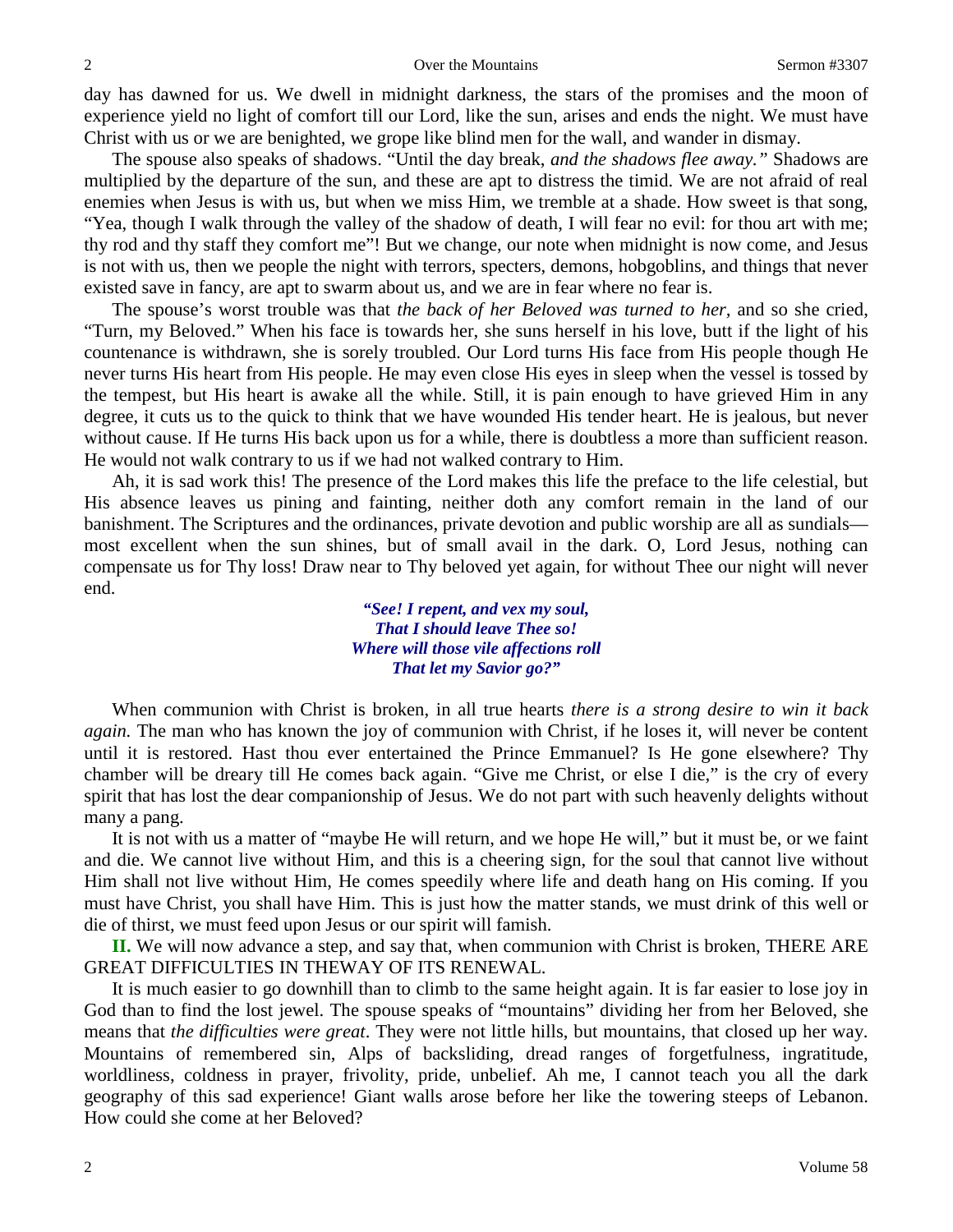*The dividing difficulties were many* as well as great. She does not speak of "a mountain," but of "mountains." Alps rose on Alps, wall after wall. She was distressed to think that in so short a time so much could come between her and him of whom she sang just now, "His left hand is under my head, and his right hand doth embrace me." Alas, we multiply these mountains of Bether with a sad rapidity!

Our Lord is jealous, and we give Him far too much reason for hiding His face. A fault, which seemed so small at the time we committed it, is seen in the light of its own consequences, and then it grows and swells till it towers aloft and hides the face of the Beloved. Then has our sun gone down, and fear whispers, "Will His light ever return? Will it ever be day-break? Will the shadows ever flee away?" It is easy to grieve away the heavenly sunlight, but ah, how hard to clear the skies, and regain the unclouded brightness!

Perhaps the worst thought of all to the spouse was the dread that *the dividing barrier might be permanent.* It was high, but it might dissolve, the walls were many, but they might fall, but alas, they were mountains, and these stand fast for ages! She felt like the psalmist when he cried, "My sin is ever before me." The pain of our Lord's absence becomes intolerable when we fear that we are hopelessly shut out from Him. A night one can bear, hoping for the morning, but what if the day should never break? And you and I, if we have wandered away from Christ, and feel that there are ranges of immovable mountains between Him and us, will feel sick at heart.

We try to pray, but devotion dies on our lips. We attempt to approach the Lord at the communion table, but we feel more like Judas than John. At such times we have felt that we would give our eyes to behold once more the Bridegroom's face, and to know that He delights in us as in happier days. Still, there stand the awful mountains, black, threatening, impassable, and in the far-off land the Life of our life is away, and grieved.

So the spouse seems to have come to the conclusion that *the difficulties in her way were insurmountable by her own power.* She does not even think of herself going over the mountains to her Beloved, but she cries, "Until the day break, and the shadows flee away, turn, my Beloved, and be thou like a roe or a young hart upon the mountains of Bether." She will not try to climb the mountains, she knows she cannot, if they had been less high, she might have attempted it, but their summits reach to heaven. If they had been less craggy or difficult, she might have tried to scale them, but these mountains are terrible, and no foot may stand upon their lone crags.

Oh, the mercy of utter self-despair! I love to see a soul driven into that close corner and forced therefore to look to God alone. The end of the creature is the beginning of the Creator. Where the sinner ends the Savior begins. If the mountains can be climbed, we shall have to climb them, but if they are quite impassable, then the soul cries out with the prophet, "Oh that thou wouldest rend the heavens, that thou wouldest come down, that the mountains might flow down at thy presence, as when the melting fire burneth, the fire causeth the waters to boil, to make thy name known to thine adversaries, that the nations may tremble at thy presence! When thou didst terrible things which we looked not for, thou camest down, the mountains flowed down at thy presence."

Our souls are lame, they cannot move to Christ, and lo! we turn our strong desires to Him, and fix our hopes alone upon Him, will He not remember us in love, and fly to us as He did to His servant of old when He rode upon a cherub, and did fly, yea, He did fly upon the wings of the wind?

**III.** Here arises that PRAYER OF THE TEXT WHICH FULLY MEETS THE CASE, "Turn, my Beloved, and be thou like a roe or a young hart upon the mountains of division."

Jesus can come to us when we cannot go to Him. The roe and the young hart, or as you may read it, the gazelle and the ibex, live among the crags of the mountains, and leap across the abyss with amazing agility. For swiftness and sure-footedness they are unrivalled. The sacred poet said, "He maketh my feet like hinds' feet, and setteth me upon my high places," alluding to the feet of those creatures which are so fitted to stand securely on the mountains side. Our blessed Lord is called in the title of the twentysecond Psalm, "the hind of the morning," and the spouse in this golden Canticle sings, "My Beloved is like a roe or a young hart; behold, he cometh leaping upon the mountains, skipping upon the hills."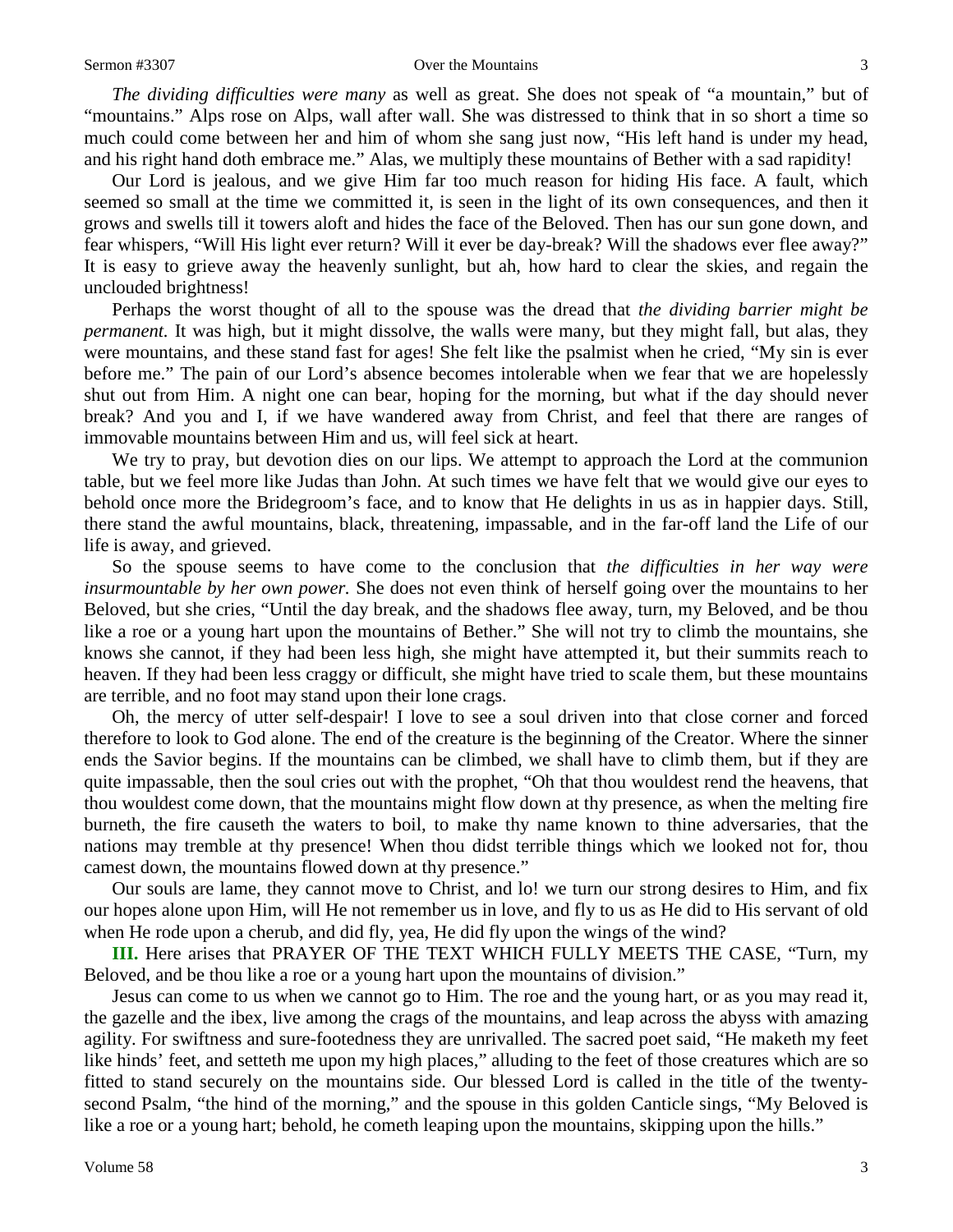Here I would remind you that this prayer is one that we may fairly offer, because *it is the way of Christ to come to us* when our coming to Him is out of the question. "How?" say you. I answer that of old He did this, for we remember "his great love wherewith he loved us, even when we were dead in sin." His first coming into the world in human form, was it not because man could never come to God until God had come to him? I hear of no tears, or prayers, or entreaties after God on the part of our first parents, but the offended Lord spontaneously gave the promise that the Seed of that woman should bruise the serpents head. Our Lord's coming into the world was unbought, unsought, unthought of, He came altogether of His own free will, delighting to redeem.

> *"With pitying eyes the Prince of grace Beheld our helpless grief; He saw, and oh, amazing love! He ran to our relief."*

His incarnation was a type of the way in which He comes to us by His Spirit. He saw us cast out, polluted, shameful, perishing, and as He passed by His tender lips said, "Live!" In us is fulfilled that ancient word, "I am found of them that sought me not." We were too averse to holiness, too much in bondage to sin ever to have returned to Him if He had not turned to us.

What think you? Did He come to us when we were enemies, and will He not visit us now that we are friends? Did He come to us when we were dead sinners, and will He not hear us now that we are weeping saints? If Christ's coming to the earth was after this manner, and if His coming to each one of us was after this style, we may well hope that now He will come to us in like fashion, like the dew which refreshes the grass, and waiteth not for man, neither tarrieth for the sons of men.

Besides, He is coming again in person, in the latter days, and mountains of sin, and error, and idolatry, and superstition, and oppression stand in the way of His kingdom, but He will surely come, and overturn, and overturn, till He shall reign over all. He will come in the latter days, I say, though He shall leap the hills to do it, and because of that I am sure we may comfortably conclude that He will draw near to us who mourn His absence so bitterly. Then let us bow our heads a moment, and silently present to His most excellent Majesty the petition of our text, "Turn, my Beloved, and be thou like a roe or a young hart upon the mountains of division."

Our text gives us sweet assurance that *our Lord is at home with those difficulties which are quite insurmountable by us.* Just as the roe or the young hart knows the passes of the mountains, and the stepping-places among the rugged rocks, and is void of all fear among the ravines and the precipices, so does our Lord know the heights and depths, the torrents and the caverns of our sin and sorrow. He carried the whole of our transgression, and so became aware of the tremendous load of our guilt. He is quite at home with the infirmities of our nature, He knew temptation in the wilderness, heart-break in the garden, desertion on the cross. He is quite at home with pain and weakness, for "himself took our infirmities, and bare our sickness." He is at home with despondency, for he was "a Man of sorrows, and acquainted with grief." He is at home even with death, for He gave up the ghost, and passed through the sepulchre to resurrection.

O yawning gulfs and frowning steeps of woe, our Beloved, like hind or hart, has traversed your glooms! O my Lord, Thou knowest all that divides me from Thee, and Thou knowest also that I am far too feeble to climb these dividing mountains, so that I may come at Thee, therefore, I pray Thee, come Thou over the mountains to meet my longing spirit! Thou knowest each yawning gulf and slippery steep, but none of these can stay Thee, haste Thou to me, Thy servant, Thy beloved, and let me again live by Thy presence.

*It is easy, too, for Christ to come over the mountains for our relief.* It is easy for the gazelle to cross the mountains, it is made for that end, so is it easy for Jesus, for to this purpose was He ordained from of old that He might come to man in his worst estate, and bring with Him the Fathers love. What is it that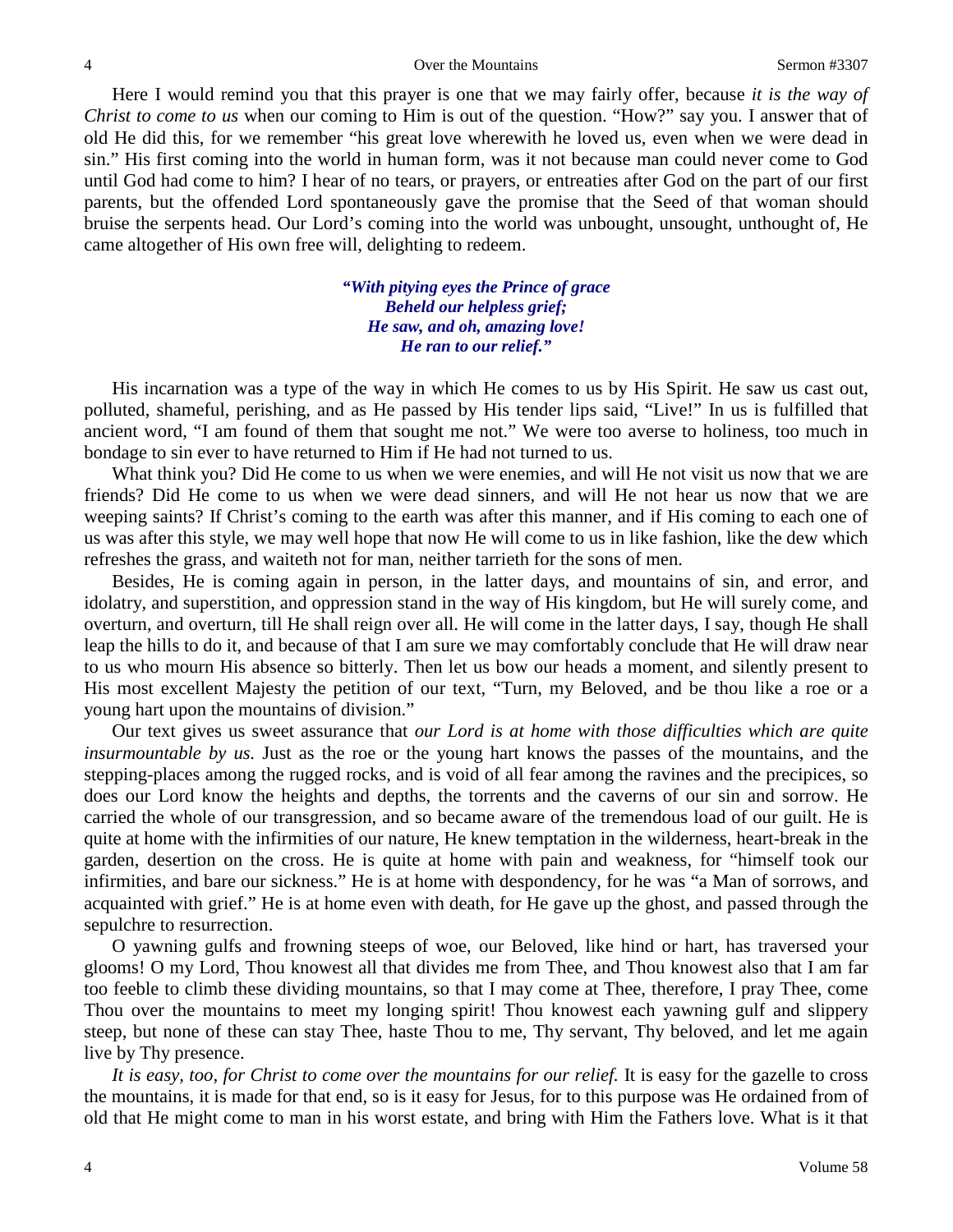separates us from Christ? Is it a sense of sin? You have been pardoned once, and Jesus can renew most vividly a sense of full forgiveness. But you say, "Alas! I have sinned again, fresh guilt alarms me." He can remove it in an instant, for the fountain appointed for that purpose is opened, and is still full. It is easy for the dear lips of redeeming love to put away the child's offences, since He has already obtained pardon for the criminal's iniquities. If with His heart's blood He won our pardon from our Judge, He can easily enough bring us the forgiveness of our Father. Oh, yes, it is easy enough for Christ to say again, "Thy sins be forgiven!"

"But I feel so unfit, so unable to enjoy communion." He that healed all manner of bodily diseases can heal with a word your spiritual infirmities. Remember the man whose ankle bones received strength so that he ran and leaped, and her who, was sick of a fever, and was healed at once, and arose, and ministered unto her Lord. "My grace is sufficient for thee; for my strength is made perfect in weakness." "But I have such afflictions, such troubles, such sorrows, that I am weighted down, and cannot rise into joyful fellowship." Yes, but Jesus can make every burden light, and cause, each yoke to be easy. Your trials can be made to aid your heavenward course instead of hindering it.

I know all about those heavy weights, and I perceive that you cannot lift them, but skillful engineers can adapt ropes and pulleys in such a way that heavy weights lift other weights. The Lord Jesus is great at gracious machinery, and He has the art of causing a weight of tribulation to lift from us a load of spiritual deadness, so that we ascend by that which, like a millstone, threatened to sink us down. What else doth hinder? I am sure that, if it were a sheer impossibility, the Lord Jesus could remove it, for things impossible with men are possible with God.

But someone objects, "I am so unworthy of Christ. I can understand eminent saints and beloved disciples being greatly indulged, but I am a worm, and no man, utterly below such condescension." Say you so? Know you not that the worthiness of Christ covers your unworthiness, and He is made of God unto you wisdom, and righteousness, and sanctification, and redemption? In Christ, the Father thinks not so meanly of you as you think of yourself, you are not worthy to be called His child, but He does call you so, and reckons you to be among His jewels.

Listen, and you shall hear Him say, "Since thou wast precious in my sight, thou hast been honorable, and I have loved thee. I gave Egypt for thy ransom; Ethiopia and Seba for thee." Thus, then, there remains nothing which Jesus cannot overleap if He resolves to come to you and re-establish your broken fellowship.

To conclude, *our Lord can do all this directly*. As in the twinkling of an eye the dead shall be raised incorruptible, so in a moment can our dead affections rise to fullness of delight. He can say to this mountain, "Be thou removed hence, and be thou cast into the midst of the sea," and it shall be done. In the sacred emblems now upon this supper table Jesus is already among us. Faith cries, "He has come!" Like John the Baptist she gazes intently on Him and cries, "Behold the Lamb of God!" At this table Jesus feeds us with His body and blood. His corporeal presence we have not, but His real spiritual presence we perceive.

We are like the disciples when none of them durst ask Him, "Who art thou?" knowing that it was the Lord. He is come. He looketh forth at these windows—I mean this bread and wine, showing Himself through the lattices of this instructive and endearing ordinance. He speaks. He saith, "The winter is past, the rain is over and gone." And so it is, we feel it to be so, a heavenly spring-tide warms our frozen hearts. Like the spouse, we wonderingly cry, "Or ever I was aware, my soul made me like the chariots of Amminadib." Now in happy fellowship we see the Beloved, and hear His voice, our heart burns, our affections glow, we are happy, restful, brimming over with delight. The King has brought us into His banqueting-house, and His banner over us is love. It is good to be here!

Friends, we must now go our ways. A voice saith, "Arise, let us go hence." O Thou Lord of our hearts go with us! Home will not be home without Thee. Life will not be life without thee. Heaven itself would not be heaven if Thou wert absent. Abide with us. The world grows dark, the gloaming of time draws on. Abide with us, for it is toward evening. Our years increase, and we near the night when dews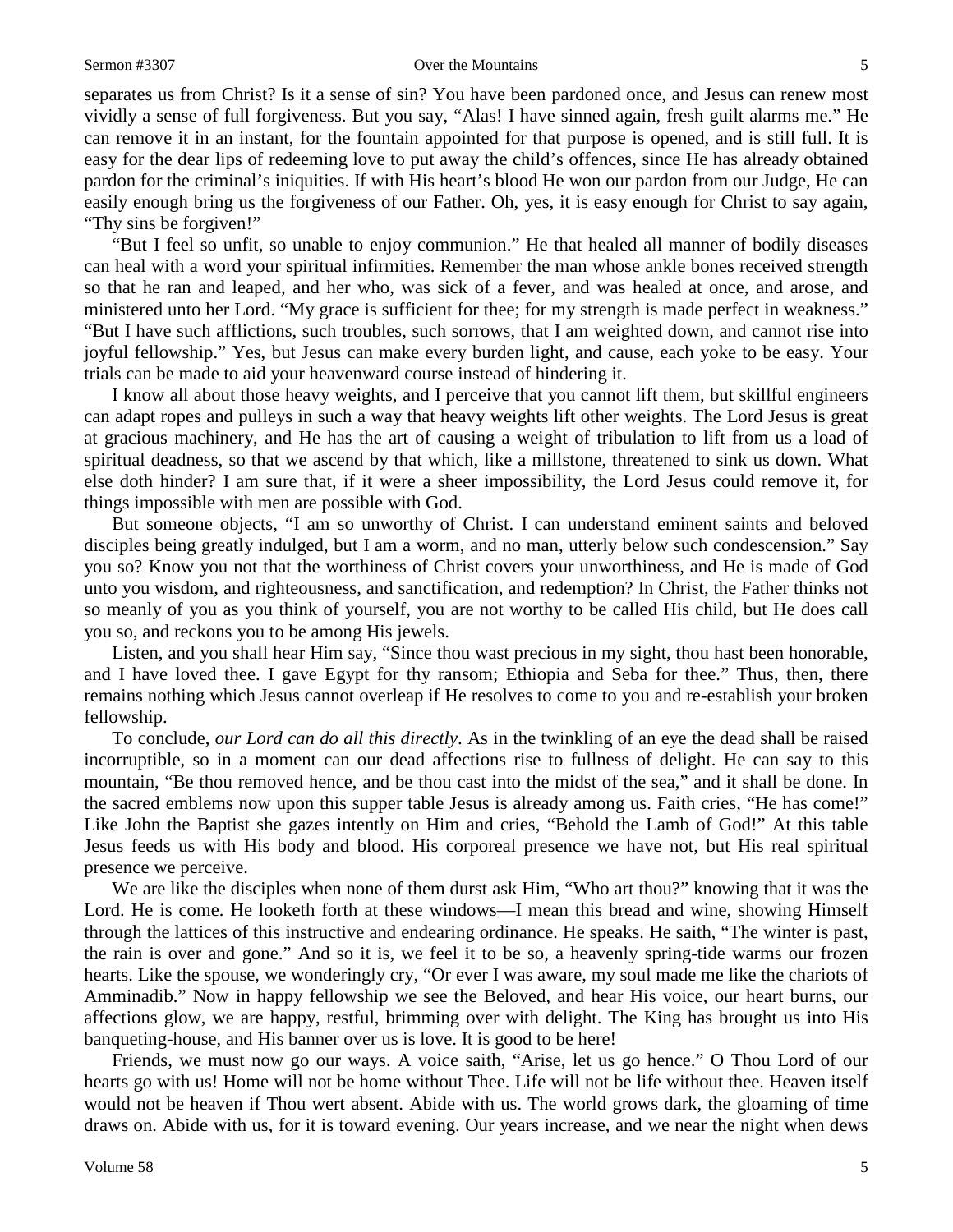fall cold and chill. A great future is all about us, the splendors of the last age are coming down, and while we wait in solemn, awe-struck expectation, or heart continually cries within herself, "Until the day break, and the shadows flee away, turn, my Beloved!"

## **EXPOSITION BY C. H. SPURGEON**

#### *JOHN 14*

Let us read that well-known and most blessed chapter, John fourteen, which so clearly shows our Savior's tender consideration for the comfort of His people, lest the great grief excited in them by His impending death should altogether break their hearts.

**Verse 1.** *Let not your heart be troubled: ye believe in God, believe also in me* [See sermon *#*1741, "Let Not Your Heart be Troubled"].

I think our Savior meant to say, and really did say. If ye believe in God, ye are believing in Me, and if ye believe in Me, ye are believing in God, for there is such a perfect unity between us that you need not, when I die make any distinction between Me and God, but still believe in Me as ye believe in the Father."

#### **2.** *In my Father's house are many mansions: if it were not so, I would have told you.*

"Wicked men will shut you out of My Father's house below, the temple at Jerusalem, through being still used for Jewish worship after all its ritual and ceremonialism have been abolished, will cease to be My Father's house to you, but there is 'a building of God, a house not made with hands, eternal in the heavens,' and there is room for all of you there. When this country gets to be a desert to you, remember that there is the home country, the blessed glory land, on the other side of the river, and the Father's house there with its many mansions."

# **2-3.** *I go to prepare a place for you* [See sermon #2751, "A Prepared Place for a Prepared People"]. *And if I go and prepare a place for you, I will come again, and receive you unto myself; that where I am, there ye may be also.*

Jesus often keeps this promise in many senses. By His gracious spirit, He has come again, by His divine presence in the means of grace, He full often comes again. By and by, if we die, He will come again to meet us, and if we do not die, then will the promise be fulfilled to the greatest possible extent, for Jesus will come again, and receive in His own proper person those who are alive and remain unto His coming.

Anyhow, "I will come again, and receive you unto myself," remains one of the sweetest promises that was ever given to believers by the Lord Jesus Christ. He did not say, "I will receive you to heaven," He promised something far better than that, "I will receive you unto myself." Oh, what bliss it will be to get to Christ, to be with Him for ever and ever!

### **4.** *And whither I go ye know, and the way ye know.*

"At least, I have taught it to you, I have explained it to you, I have told you that I am the goal of your way, and the way to your goal, that I am the end, and also the way to that end."

**5.** *Thomas saith unto him, Lord, we know not whither thou goest; and how can we know the way?*

Oh, how much ignorance there may be where there ought to be much knowledge! It is not always the man who lives in the sunlight who sees the most. Thomas had been one of the twelve apostles for years, he had during all that time had Christ for his Teacher, yet he had learned very little. With such poor teachers as we are, it is no wonder if our hearers and scholars learn but little from us, yet they ought to learn much from Christ, although I think that we learn nothing even from Jesus Christ Himself except under the teaching of the Holy Spirit.

**6.** *Jesus saith unto him, I am the way, the truth, and the life: no man cometh unto the Father, but by me* [See sermons #246, The Way to God, #942 "The Way" and #2938, Jesus the Way].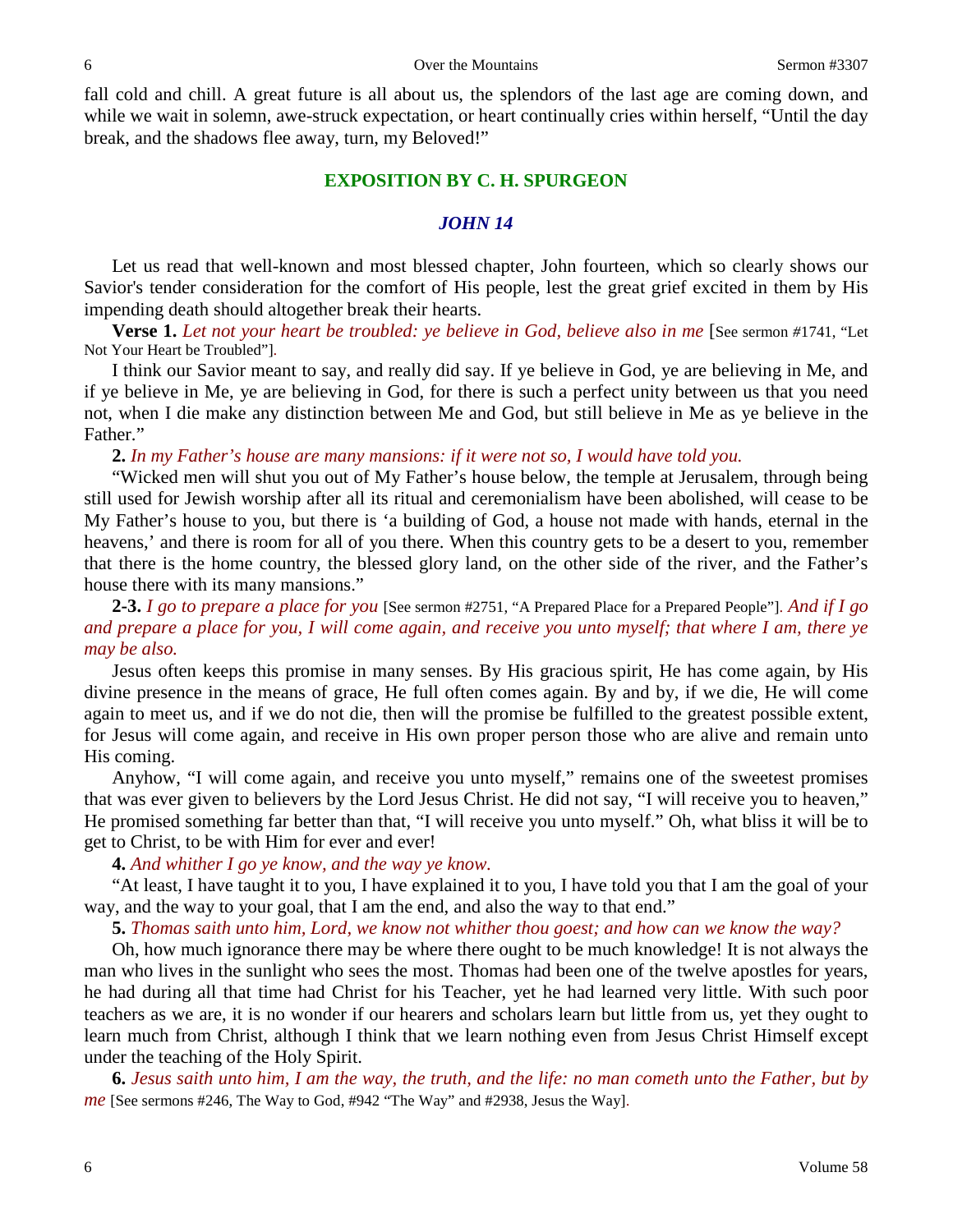"I am going to the Father—that is where I am going, Thomas, and you can only come to the Father by Me, do you not know that?"

**7.** *If ye had known me, ye should have known my Father also:*

For Christ is the express image of His Father's person, so that you always see the Father when you see the Son.

**7.** *And from henceforth ye know him, and have seen him.*

Thomas had made an advance in heavenly knowledge, he had taken a higher degree in divinity now that the Master had taught him so much upon this most important point, "from henceforth ye know him, and have seen him."

**8.** *Philip saith unto him, Lord, shew us the Father, and it sufficeth us.*

It was not merely one of Christ's scholars, you see, who was so dull of comprehension, here is another of the dunces, Philip.

**9.** *Jesus saith unto him, Have I been so long time with you, and yet hast thou not known me, Philip? he that hath seen me hath seen the Father; and how sayest thou then, Show us the Father?*

He who really knows Christ, and understands Christ's character, understands, so far as it can be understood by man, the character of God. We know more of God from the life of Christ than we can learn from any other source.

**10-12.** *Believest thou not that I am in the Father, and the Father in me? the words that I speak unto you I speak not of myself: but the Father that dwelleth in me, he doeth the works. Believe me that I am in the Father, and the Father in me: or else believe me for the very work's sake. Verily, verily, I say unto you, He that believeth on me, the works that I do shall he do also; and greater works than these shall he do; because I go unto my Father.*

The Lord Jesus Christ, after He had gone back to heaven, gave to His servants the power to do these "greater works"—the Holy Spirit resting upon them—in the gathering in of the nations unto their Lord. Whereas Christ kept to one little country, He sent His first disciples, and He sends us still to preach the Gospel to every creature in the whole world, and He clothes His servants with all needful authority and power to do the work He has committed to their charge.

**13-14.** *And whatsoever ye shall ask in my name, that will I do, that the Father may be glorified in the Son. If ye shall ask any thing in my name, I will do it.*

There is the only limit to true believing prayer. There are some things which we could not ask in Christ's name, that is, using His authority in asking for them. There are some wishes and whims that we may cherish, not that we think we may pray about, but we have not Christ's name or authority to warrant us in expecting that we shall realize them, and therefore we cannot ask for them in His name. To say, "For Christ's sake," is one thing, but to say, "I ask this in Christ's name," is quite another matter. He never authorized you to make use of His name about everything. There are only certain things about which you can pray in His name, such as are the express subject of a divine promise, and when you pray for one of those things, you shall prove Christ's words to be true, "If ye shall ask any thing in my name, I will do it."

**15-16.** *If ye love me, keep my commandments. And I will pray the Father, and he shall give you another Comforter,—*[See sermons #1074, The Paraclete and #1932, Love's Law and Life].

The Paraclete, the Succorer, the Helper. The word "Comforter" has lost its old meaning, you get it in certain old writings, when you read of such-and-such a man that he gave to someone else succor and comfort. There is more here than merely giving us consolation. It means Helper, "He shall give you another Helper." *Advocatus* is the Latin, and that too is the correct word, "He shall give you another advocate,"—

**16, 17.** *That he may abide with you for ever; even the Spirit of truth; whom the world cannot receive because it seeth him not, neither knoweth him: but ye know him; for he dwelleth with you, and shall be in you.* [See sermons #4, The Personality of the Holy Ghost," #754, The Saint and the Spirit and #2074, Intimate Knowledge of the Holy Spirit].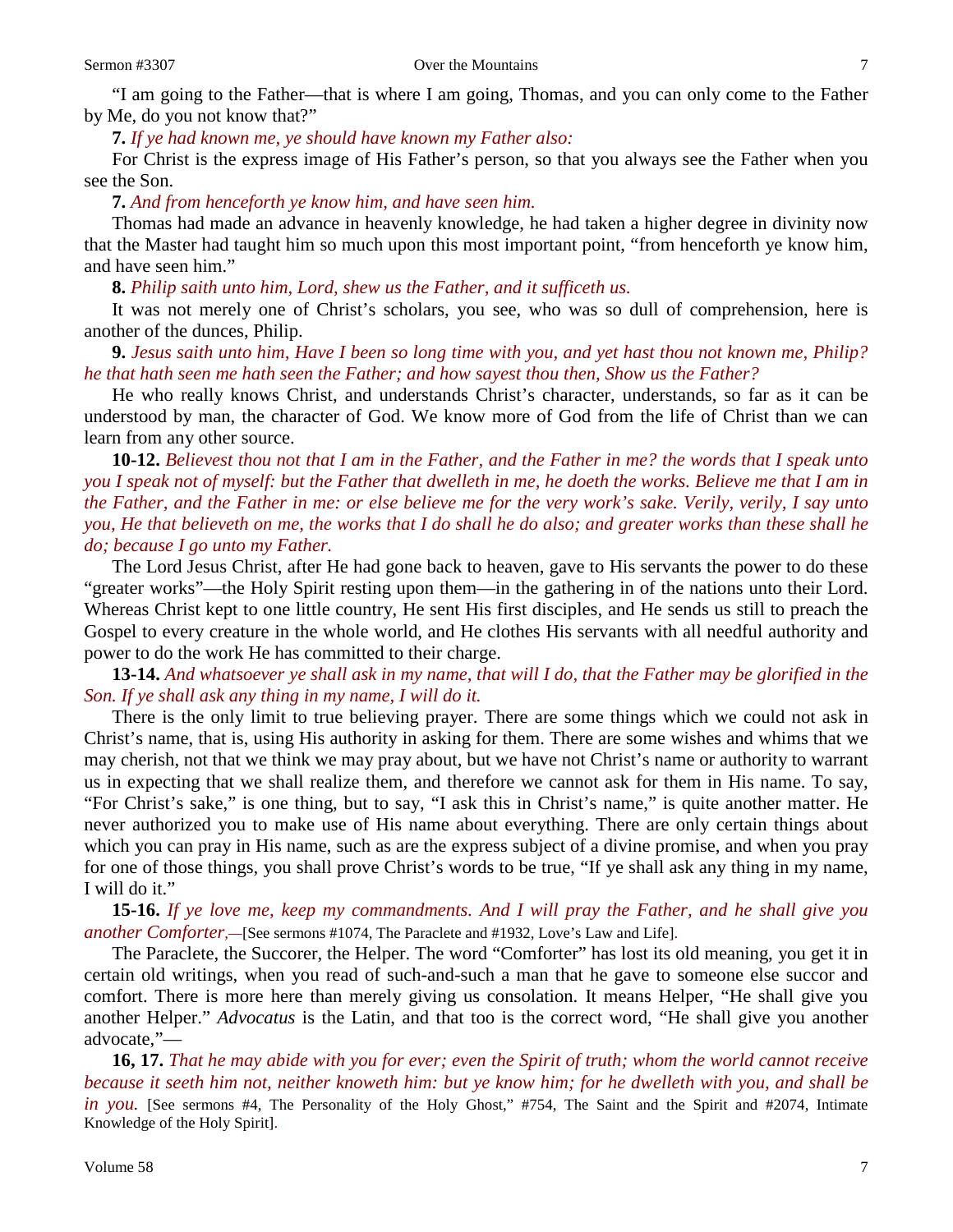Worldly men are not cognizant of the existence of the Holy Spirit. They do not believe in Him, they say that there may or may not be such a Divine Being in the world as the Holy Spirit, but they have never come across His path. This then is one of the tests of true believers, the twice-born, they have received a new nature which enables them to recognize the existence of the Spirit of God and to feel the influence of His work, "Ye know him: for he dwelleth with you, and shall be in you."

**18-19.** *I will not leave you comfortless: I will come to you. Yet a little while, and the world seeth me no more; but ye see me:* [See sermon #2990, The Believer not an Orphan].

"Your spiritual sight, which discerns the presence with you of the Holy Spirit, will also discern my continued existence when I am gone away from you."

**19-20.** *Because I live, ye shall live also. At that day ye shall know that I am in my father, and ye in me, and I in you* [See sermon #968, Life in Christ].

This is something more for us to know. To know that Christ is in the Father, is one thing, but it is still more for us to understand the next mystic unity, "ye in me, and I in you." Oh, wondrous combination of the Father and the Son, and of Immanuel, God with us, and ourselves!

**21-22.** *He that hath my commandments, and keepeth them, he it is that loveth me: and he that loveth me shall be loved of my Father, and I will love him, and will manifest myself to him. Judas saith unto him, not Iscariot, Lord, how is it that thou wilt manifest thyself unto us, and not unto the world?* [See sermon #29, Christ Manifesting Himself to His People].

Large-hearted Judas, very different from Judas Iscariot! He wants Christ to manifest himself to all the world, he seems to have been a man of very broad views. He does not comprehend discriminating love and electing grace, he wants all the privileges of the children of God to be the privileges of the King's enemies, but that cannot be.

**23.** *Jesus answered and said unto him, If a man love me, he will keep my words: and my Father will love him, and we will come unto him, and make our abode with him.* [See sermon #2896, A Blessed Gospel Chain].

Christ is sure to manifest Himself to those who love Him, but how can He manifest Himself to those who love Him not? They cannot see Him; they would not appreciate Him if they could see Him, they have no spiritual taste with which to enjoy Him.

**24-26.** *He that loveth me not keepeth not my sayings: and the word which ye hear is not mine, but the Father's which sent me. These things have I spoken unto you, being yet present with you. But the Comforter, which is the Holy Ghost, whom the Father will send in my name, he shall teach you all things, and bring all things to your remembrance, whatsoever I have said unto you.*

Do we sufficiently look to the Holy Spirit for divine teaching? We read our Bibles, I trust, with diligence, and also any explanatory books by which we may better understand our Bibles, but do we look up to the Holy Spirit, and ask Him distinctly and immediately to teach us what is the meaning of Christ's words, and to bring them to our remembrance? I wish we did this more than we do.

**27.** *Peace I leave with you,—*

"That is my legacy to you."

**27.** *My peace I give unto you:—*[See sermons #247, The Best of Masters and #300, Spiritual Peace].

My own deep calm of spirit, which is not ruffled or broken though the contradiction of sinners continually annoys me, "My peace I give unto you." Christ puts His hand into His heart and takes out of that priceless casket the choicest jewel it contains—His own peace, and He says, "Wear that on your finger, the seal and token of my love." "My peace I give unto you:"—

**27.** *Not as the world giveth, give I unto you.*

"With an expectation of getting a reward for it, neither do I give it to take it back again, nor do I give it in mere pretence, I give it in reality, sincerely, disinterestedly, as your freehold possession for ever."

**27-28.** *Let not your heart be troubled, neither let it be afraid. Ye have heard how I said unto you, I go away, and come again unto you. If ye loved me, ye would rejoice, because I said, I go unto the Father: for my Father is greater than I.*